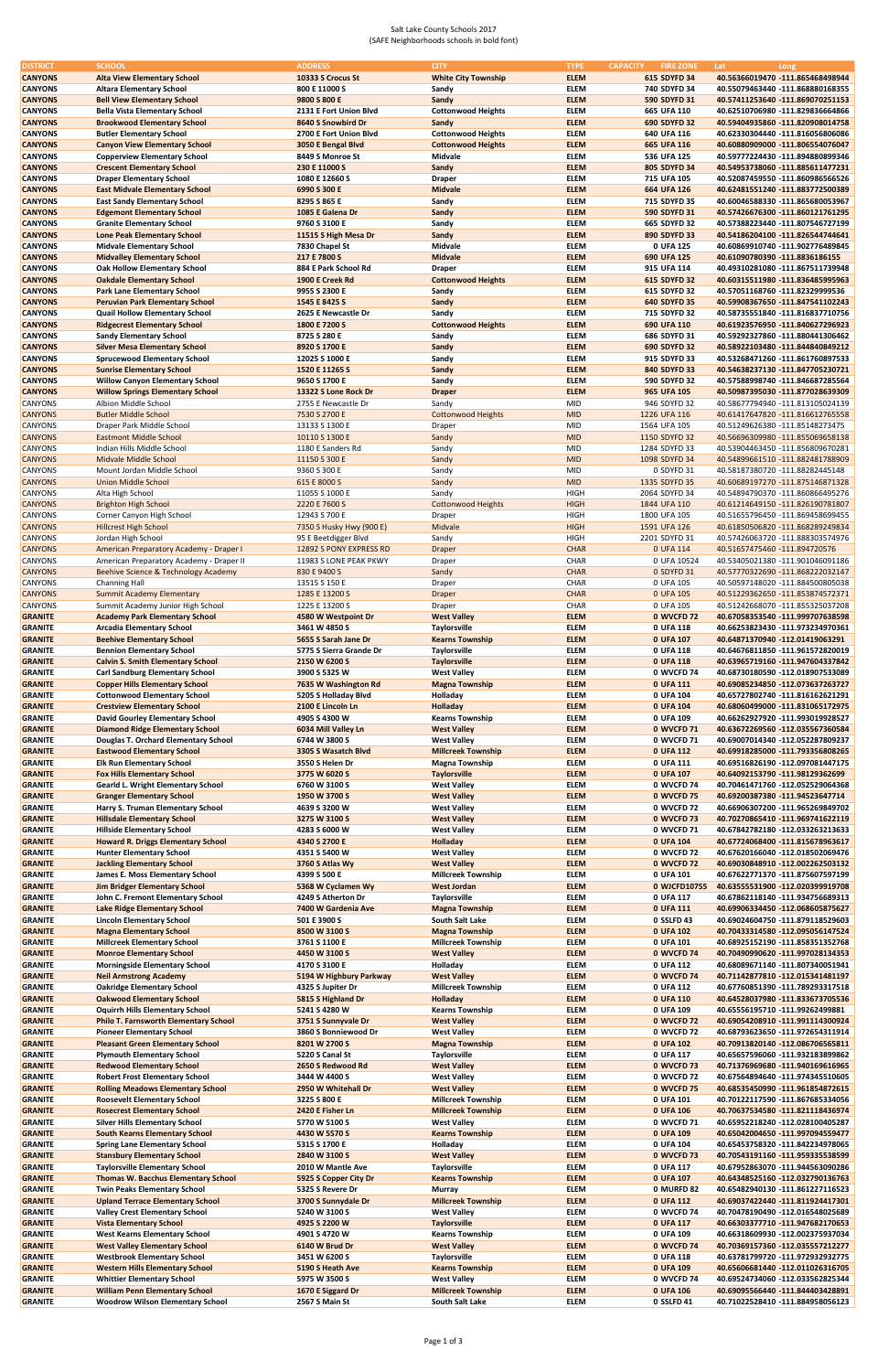## Salt Lake County Schools 2017 (SAFE Neighborhoods schools in bold font)

| <b>GRANITE</b>                       | <b>Woodstock Elementary School</b>                                          | 6015 S 1300 E                    | <b>Murray</b>                                  | <b>ELEM</b>                | 0 MURFD 82          | 40.64156742890 -111.853096851433                                     |
|--------------------------------------|-----------------------------------------------------------------------------|----------------------------------|------------------------------------------------|----------------------------|---------------------|----------------------------------------------------------------------|
| <b>GRANITE</b>                       | Bennion Jr. High School                                                     | 6055 S 2700 W                    | Taylorsville                                   | MID                        | 0 UFA 118           | 40.64141650350 -111.956755458918                                     |
| <b>GRANITE</b>                       | Bonneville Jr. High School                                                  | 5330 S Gurene Dr                 | Holladay                                       | <b>MID</b>                 | 0 UFA 104           | 40.65458272670 -111.845723919404                                     |
| <b>GRANITE</b>                       | Churchill Jr. High School                                                   | 3450 E Oakview Dr                | Millcreek Township                             | <b>MID</b>                 | 0 UFA 112           | 40.67741283480 -111.797411865927                                     |
| <b>GRANITE</b>                       | Eisenhower Jr. High School                                                  | 4351 S Redwood Rd                | Taylorsville                                   | <b>MID</b>                 | 0 UFA 117           | 40.67472097980 -111.937466491843                                     |
| <b>GRANITE</b>                       | Evergreen Jr. High School                                                   | 3401 S 2000 E                    | Millcreek Township                             | <b>MID</b>                 | 0 UFA 106           | 40.69766626350 -111.833237507655                                     |
| <b>GRANITE</b>                       | Granite Park Jr. High School                                                | 3031 S 200 E                     | South Salt Lake                                | <b>MID</b>                 | 0 SSLFD 41          | 40.70487345900 -111.884682656087                                     |
| GRANITE                              | Hunter Jr. High School                                                      | 6131 W Wending Ln                | <b>West Valley</b>                             | <b>MID</b>                 | 0 WVCFD 71          | 40.68867302070 -112.037405262327                                     |
| <b>GRANITE</b>                       | John F. Kennedy Jr. High School                                             | 4495 S 4800 W                    | <b>West Valley</b>                             | <b>MID</b>                 | 0 WVCFD 72          | 40.67274262040 -112.004442304035                                     |
| <b>GRANITE</b>                       | Kearns Jr. High School                                                      | 4040 W Sams Blvd                 | Kearns Township                                | <b>MID</b>                 | 0 UFA 109           | 40.65593093150 -111.98793826747                                      |
| <b>GRANITE</b>                       | Olympus Jr. High School                                                     | 2217 E Murray Holladay Rd        | Holladay                                       | <b>MID</b>                 | 0 UFA 104           | 40.66779500770 -111.829128501474                                     |
| <b>GRANITE</b>                       | Scott M. Matheson Jr. High School                                           | 3650 S Montclair St              | Magna Township                                 | <b>MID</b>                 | 0 UFA 111           | 40.69398113900 -112.077713220676                                     |
| <b>GRANITE</b>                       | Thomas Jefferson Jr. High School                                            | 5850 S 5600 W                    | <b>Kearns Township</b>                         | <b>MID</b>                 | 0 UFA 107           | 40.64488216030 -112.025800298365                                     |
| <b>GRANITE</b>                       | Valley Jr. High School                                                      | 4195 S 3200 W                    | <b>West Valley</b>                             | <b>MID</b>                 | 0 WVCFD 72          | 40.67973209830 -111.966477907739                                     |
| <b>GRANITE</b>                       | Wasatch Jr. High School                                                     | 3750 S 3100 E                    | <b>Millcreek Township</b>                      | <b>MID</b>                 | 0 UFA 112           | 40.69036720590 -111.806247917753                                     |
| <b>GRANITE</b>                       | West Lake Jr High (STEM)                                                    | 3400 S 3450 W                    | <b>West Valley</b>                             | MID                        | 0 WVCFD 73          | 40.69910455020 -111.974435811226                                     |
| <b>GRANITE</b>                       | <b>Cottonwood High School</b>                                               | 5717 S 1300 E                    | Murray                                         | <b>HIGH</b>                | 0 MURFD 82          | 40.64640981990 -111.852719996716                                     |
| <b>GRANITE</b>                       | Cyprus High School                                                          | 8623 W 3000 S                    | Magna Township                                 | <b>HIGH</b>                | 0 UFA 102           | 40.70500222670 -112.098043631709                                     |
| <b>GRANITE</b>                       | <b>Granger High School</b>                                                  | 3580 S 3600 W                    | <b>West Valley</b>                             | <b>HIGH</b>                | 0 WVCFD 72          | 40.69507810510 -111.978312656372                                     |
| <b>GRANITE</b>                       | Granite Alternative High School                                             | 501 E 3900 S                     | South Salt Lake                                | <b>HIGH</b>                | 0 SSLFD 43          | 40.68801218040 -111.876412239352                                     |
| <b>GRANITE</b>                       | Hunter High School                                                          | 4200 S 5600 W                    | <b>West Valley</b>                             | <b>HIGH</b>                | 0 WVCFD 71          | 40.67920858300 -112.026645799536                                     |
| <b>GRANITE</b>                       | Kearns High School                                                          | 5525 S Cougar Ln                 | Kearns Township                                | <b>HIGH</b>                | 0 UFA 109           | 40.64984642840 -112.004049084572                                     |
|                                      |                                                                             |                                  |                                                | <b>HIGH</b>                |                     |                                                                      |
| <b>GRANITE</b>                       | <b>Olympus High School</b>                                                  | 4055 S 2300 E                    | Holladay                                       |                            | 0 UFA 104           | 40.68519124770 -111.823830333416                                     |
| <b>GRANITE</b>                       | Skyline High School                                                         | 3251 E Upland Dr                 | Millcreek Township                             | <b>HIGH</b>                | 0 UFA 112           | 40.69110766690 -111.800905697095                                     |
| <b>GRANITE</b>                       | <b>Taylorsville High School</b>                                             | 5225 S Redwood Rd                | Taylorsville                                   | <b>HIGH</b>                | 0 UFA 118           | 40.65527249970 -111.937136375165                                     |
| <b>GRANITE</b>                       | American Preparatory Academy - West Valley I                                | 1255 W CRYSTAL AVE               | <b>West Valley</b>                             | CHAR                       | 0 WVCFD 73          | 40.71355846040 -111.928385370459                                     |
| <b>GRANITE</b>                       | American Preparatory Academy - West Valley II                               | 3636 W 3100 S                    | <b>West Valley</b>                             | <b>CHAR</b>                | 0 WVCFD 73          | 40.70490822420 -111.97917999194                                      |
| <b>GRANITE</b>                       | <b>Canyon Rim Academy</b>                                                   | 3005 S 2900 E                    | <b>Millcreek Township</b>                      | <b>CHAR</b>                | 0 UFA 112           | 40.70573260150 -111.809562513426                                     |
| <b>GRANITE</b>                       | East Hollywood High                                                         | 2185 S 3600 W                    | <b>West Valley</b>                             | <b>CHAR</b>                | 0 WVCFD 73          | 40.72445014350 -111.976767926438                                     |
| <b>GRANITE</b>                       | <b>Entheos Academy</b>                                                      | 4710 W 6200 S                    | Kearns Township                                | CHAR                       | 0 UFA 107           | 40.64067657720 -112.002762189099                                     |
| <b>GRANITE</b>                       | <b>Monticello Academy</b>                                                   | 2782 S CORPORATE PARK DR         | <b>West Valley</b>                             | <b>CHAR</b>                | 0 WVCFD 74          | 40.70942896400 -112.007702487455                                     |
| <b>JORDAN</b>                        | <b>Blackridge Elementary School</b>                                         | 14131 South Rosecrest Road       | Herriman                                       | <b>ELEM</b>                | 0 UFA 123           | 40.49367847500 -112.02342247804                                      |
| <b>JORDAN</b>                        | <b>Bluffdale Elementary School</b>                                          | 14323 S 2700 E                   | <b>Bluffdale</b>                               | <b>ELEM</b>                | 1169 BDFD 91        | 40.49120422860 -111.956429006033                                     |
| <b>JORDAN</b>                        | <b>Butterfield Canyon Elementary School</b>                                 | 6860 W Mary Leizan Lane          | Herriman                                       | <b>ELEM</b>                | 1100 UFA 103        | 40.50117330460 -112.054189241454                                     |
| <b>JORDAN</b>                        | <b>Columbia Elementary School</b>                                           | 3505 W 7800 S                    | <b>West Jordan</b>                             | <b>ELEM</b>                | 825 WJCFD 53        | 40.60857472110 -111.975383150777                                     |
| <b>JORDAN</b>                        | <b>Copper Canyon Elementary School</b>                                      | 8917 S Copperwood                | <b>West Jordan</b>                             | <b>ELEM</b>                | 950 WJCFD 54        | 40.59063624410 -112.021291439109                                     |
| <b>JORDAN</b>                        | <b>Daybreak Elementary School</b>                                           | 4544 Harvest Moon Dr             | South Jordan                                   | <b>ELEM</b>                | 1256 SJCFD 62       | 40.53962561370 -111.999219990136                                     |
| <b>JORDAN</b>                        | <b>Eastlake Elementary School</b>                                           | 4389 W Isla Daybreak Rd          | South Jordan                                   | <b>ELEM</b>                | 1288 SJCFD 62       | 40.55398674870 -111.994826827907                                     |
| <b>JORDAN</b>                        | <b>Elk Meadows Elementary School</b>                                        | 3448 W 9800 S                    | South Jordan                                   | <b>ELEM</b>                | 1119 SJCFD 62       | 40.57414454900 -111.97312969789                                      |
| <b>JORDAN</b>                        | <b>Falcon Ridge Elementary School</b>                                       | 6111 W 7000 S                    | <b>West Jordan</b>                             | <b>ELEM</b>                | 1088 WJCFD 55       | 40.62366565290 -112.036228447921                                     |
| <b>JORDAN</b>                        | <b>Foothills Elementary School</b>                                          | 13717 S Shaggy Peak Dr           | <b>Riverton</b>                                | <b>ELEM</b>                | 1369 UFA 123        | 40.50110132900 -112.011652237044                                     |
| <b>JORDAN</b>                        | <b>Fox Hollow Elementary School</b>                                         | 6020 W 8200 S                    | <b>West Jordan</b>                             | <b>ELEM</b>                | 1219 WJCFD 55       | 40.60330420820 -112.035150384692                                     |
|                                      |                                                                             |                                  |                                                |                            |                     |                                                                      |
| <b>JORDAN</b>                        | <b>Hayden Peak Elementary School</b>                                        | 5120 W Hayden Peak Dr            | <b>West Jordan</b>                             | <b>ELEM</b>                | 0 WJCFD 55          | 40.60514743730 -112.013819956395                                     |
| <b>JORDAN</b>                        | <b>Heartland Elementary School</b>                                          | 1451 W 7000 S                    | <b>West Jordan</b>                             | <b>ELEM</b>                | 875 WJCFD 52        | 40.62310198400 -111.93320175292                                      |
| <b>JORDAN</b>                        | <b>Herriman Elementary School</b>                                           | 13170 S 6000 W                   | Herriman                                       | <b>ELEM</b>                | 975 UFA 103         | 40.51171489210 -112.035013705917                                     |
| <b>JORDAN</b>                        | Jordan Hills Elementary School                                              | 8892 S 4910 W                    | <b>West Jordan</b>                             | <b>ELEM</b>                | 0 WJCFD 54          | 40.58996774090 -112.006313637126                                     |
| <b>JORDAN</b>                        | Jordan Ridge Elementary School                                              | 2636 W 9800 S                    | <b>South Jordan</b>                            | <b>ELEM</b>                | 1213 SJCFD 61       | 40.57414313230 -111.95668715806                                      |
| <b>JORDAN</b>                        | <b>Majestic Elementary School</b>                                           | 7430 S 1700 W                    | <b>West Jordan</b>                             | <b>ELEM</b>                | 600 WJCFD 52        | 40.61603446430 -111.941112674532                                     |
| <b>JORDAN</b>                        | <b>Midas Creek Elementary School</b>                                        | 11800 S 4450 W                   | <b>Riverton</b>                                | <b>ELEM</b>                | 1294 UFA 121        | 40.53496932760 -111.997490776028                                     |
| <b>JORDAN</b>                        | <b>Monte Vista Elementary School</b>                                        | 11121 S 2700 W                   | South Jordan                                   | <b>ELEM</b>                | 900 SJCFD 61        | 40.54860412560 -111.956710192612                                     |
| <b>JORDAN</b>                        | <b>Mountain Shadows Elementary School</b>                                   | 5255 W 7000 S                    | <b>West Jordan</b>                             | <b>ELEM</b>                | 0 WJCFD 55          | 40.62313923930 -112.016305234978                                     |
| <b>JORDAN</b>                        | <b>Oakcrest Elementary School</b>                                           | 8462 S Hilltop Oak Dr            | <b>West Jordan</b>                             | <b>ELEM</b>                | 1025 WJCFD 55       | 40.59763761550 -112.047064246064                                     |
| <b>JORDAN</b>                        | <b>Oquirrh Elementary School</b>                                            | 7165 S Paddington Rd             | <b>West Jordan</b>                             | <b>ELEM</b>                | <b>900 WJCFD 53</b> | 40.62109748150 -111.969624396901                                     |
| <b>JORDAN</b>                        | <b>Riverside Elementary School</b>                                          | 8737 S 1220 W                    | <b>West Jordan</b>                             | <b>ELEM</b>                | 1000 WJCFD 52       | 40.59268162040 -111.926024854531                                     |
| <b>JORDAN</b>                        |                                                                             | 13150 S 1830 W                   | <b>Riverton</b>                                |                            |                     |                                                                      |
|                                      |                                                                             |                                  |                                                |                            |                     |                                                                      |
|                                      | <b>Riverton Elementary School</b>                                           |                                  |                                                | <b>ELEM</b>                | 850 UFA 120         | 40.51217452500 -111.944323757648                                     |
| <b>JORDAN</b>                        | <b>Rosamond Elementary School</b>                                           | 12195 S 1975 W                   | Riverton                                       | <b>ELEM</b>                | 900 UFA 124         | 40.52977271420 -111.942839904545                                     |
| <b>JORDAN</b>                        | <b>Rose Creek Elementary School</b>                                         | 12812 S 3600 W                   | <b>Riverton</b>                                | <b>ELEM</b>                | 1119 UFA 121        | 40.51765400670 -111.978817812665                                     |
| <b>JORDAN</b>                        | <b>Silver Crest Elementary School</b>                                       | 12937 S Elementary Dr (5500 W)   | Herriman                                       | <b>ELEM</b>                | 1244 UFA 103        | 40.51662157290 -112.021600268035                                     |
| <b>JORDAN</b>                        | <b>South Jordan Elementary School</b>                                       | 11205 S Black Cherry Wy (1375 W) | South Jordan                                   | <b>ELEM</b>                | 1200 SJCFD 61       | 40.54746546300 -111.932129740662                                     |
| <b>JORDAN</b>                        | <b>Southland Elementary School</b>                                          | 12675 S 2700 W                   | Riverton                                       | <b>ELEM</b>                | 925 UFA 120         | 40.52088422770 -111.956699630414                                     |
| <b>JORDAN</b>                        | <b>Terra Linda Elementary School</b>                                        | 8400 S Old Bingham Hwy           | <b>West Jordan</b>                             | <b>ELEM</b>                | 0 WJCFD 53          | 40.59790996990 -111.974885383264                                     |
| <b>JORDAN</b>                        | <b>Welby Elementary School</b>                                              | 4130 W 9580 S                    | South Jordan                                   | <b>ELEM</b>                | 0 SJCFD 62          | 40.57809109340 -111.989585061524                                     |
| <b>JORDAN</b>                        | <b>West Jordan Elementary School</b>                                        | 7220 S 2370 W                    | <b>West Jordan</b>                             | <b>ELEM</b>                | <b>575 WJCFD 52</b> | 40.61972676210 -111.952691384958                                     |
| <b>JORDAN</b>                        | <b>Westland Elementary School</b>                                           | 2925 W 7180 S                    | West Jordan                                    | <b>ELEM</b>                | 0 WJCFD 53          | 40.62023617430 -111.963390925521                                     |
| <b>JORDAN</b>                        | <b>Westvale Elementary School</b>                                           | 2300 W Gardner Ln                | <b>West Jordan</b>                             | <b>ELEM</b>                | <b>900 WJCFD 52</b> | 40.59483441060 -111.949581971801                                     |
| JORDAN                               | Copper Mountain Middle School                                               | 12106 S Anthem Park Blvd         | Herriman                                       | <b>MID</b>                 | 1425 UFA 103        | 40.53202542110 -112.026219402789                                     |
| <b>JORDAN</b>                        | Elk Ridge Middle School                                                     | 3649 W 9800 S                    | South Jordan                                   | <b>MID</b>                 | 1400 SJCFD 62       | 40.57195195550 -111.978752503486                                     |
| JORDAN                               | Fort Herriman Middle School                                                 | 14058 S Mirabella Dr             | Herriman                                       | <b>MID</b>                 | 1400 UFA 123        | 40.49555525150 -112.034966498562                                     |
| <b>JORDAN</b>                        | Joel P. Jensen Middle School                                                | 8105 S 3200 W                    | West Jordan                                    | <b>MID</b>                 | 1300 WJCFD 53       | 40.60417099800 -111.965832708186                                     |
| JORDAN                               | Oquirrh Hills Middle School                                                 | 12949 S 2700 W                   | Riverton                                       | <b>MID</b>                 | 1575 UFA 120        | 40.51596256010 -111.955357954413                                     |
| <b>JORDAN</b>                        | South Hills Middle School                                                   | 13508 S 4000 W                   | Riverton                                       | <b>MID</b>                 | 1475 UFA 121        | 40.50568156170 -111.987874039498                                     |
| JORDAN                               | South Jordan Middle School                                                  | 10245 S 2700 W                   | South Jordan                                   | <b>MID</b>                 | 1600 SJCFD 61       | 40.56499348230 -111.955452071385                                     |
|                                      |                                                                             | 6881 W 8200 S                    |                                                | <b>MID</b>                 |                     |                                                                      |
| <b>JORDAN</b>                        | Sunset Ridge Middle School                                                  |                                  | West Jordan                                    |                            | 1550 WJCFD 55       | 40.60087897760 -112.054684274842                                     |
| JORDAN                               | West Hills Middle School                                                    | 8270 S Grizzly Wy                | West Jordan                                    | <b>MID</b>                 | 1550 WJCFD 55       | 40.60122049540 -112.021552989224                                     |
| <b>JORDAN</b>                        | West Jordan Middle School                                                   | 7550 S Redwood Rd                | West Jordan                                    | <b>MID</b>                 | 1075 WJCFD 52       | 40.61431392210 -111.941502605952                                     |
| JORDAN                               | Bingham High School                                                         | 2160 W 10400 S                   | South Jordan                                   | <b>HIGH</b>                | 2425 SJCFD 61       | 40.56376437170 -111.946543213134                                     |
| <b>JORDAN</b>                        | Copper Hills High School                                                    | 5445 W New Bingham Hwy           | West Jordan                                    | <b>HIGH</b>                | 2575 WJCFD 54       | 40.59447502420 -112.018464979185                                     |
| JORDAN                               | Herriman High School                                                        | 11917 S Mustang Trail Wy         | Herriman                                       | <b>HIGH</b>                | 2650 UFA 103        | 40.53435660750 -112.031281158899                                     |
| <b>JORDAN</b>                        | Jordan Academy for Technology & Careers - North                             | 9301 S Wights Fort Rd            | West Jordan                                    | <b>HIGH</b>                | 0 WJCFD 53          | 40.58323193870 -111.974813073333                                     |
| JORDAN                               | Jordan Academy for Technology & Careers - South                             | 12723 S Park Ave                 | Riverton                                       | <b>HIGH</b>                | 0 UFA 124           | 40.52054813600 -111.944630795326                                     |
| <b>JORDAN</b>                        | <b>Riverton High School</b>                                                 | 12476 S 2700 W                   | Riverton                                       | <b>HIGH</b>                | 2475 UFA 120        | 40.52462137870 -111.959681263676                                     |
| JORDAN                               | Valley Alternative High School                                              | 325 W 11000 South                | South Jordan                                   | <b>HIGH</b>                | 0 SJCFD 61          | 40.54901833880 -111.901625089922                                     |
| <b>JORDAN</b>                        | West Jordan High School                                                     | 8136 S 2700 W                    | West Jordan                                    | <b>HIGH</b>                | 2375 WJCFD 53       | 40.60368562380 -111.959511693524                                     |
| JORDAN                               | Early Light Academy                                                         | 11709 S VADANIA DR               | South Jordan                                   | CHAR                       | 0 SJCFD 62          | 40.53924974990 -112.013453509426                                     |
| <b>JORDAN</b>                        | Hawthorn Academy - South Jordan Campus                                      | 1437 W 11400 S                   | South Jordan                                   | <b>CHAR</b>                | 0 SJCFD 61          | 40.54357631860 -111.931671886504                                     |
| JORDAN                               | Hawthorn Academy - West Jordan Campus                                       | 9062 S 2200 W                    | West Jordan                                    | CHAR                       | 0 WJCFD 52          | 40.58642237050 -111.949778952361                                     |
| <b>JORDAN</b>                        | Itineris Early College High                                                 | 8714 S ROY DEL CIR               | West Jordan                                    | <b>CHAR</b>                | 0 WJCFD 53          | 40.59289788020 -111.974631525222                                     |
| JORDAN                               | Mountain Heights Academy                                                    | 9067 S 1300 W STE 204            | West Jordan                                    | CHAR                       | 0 WJCFD 52          | 40.58681260090 -111.926848813901                                     |
| <b>JORDAN</b>                        | Navigator Pointe Academy                                                    | <b>6844 S NAVIGATOR DR</b>       | West Jordan                                    | <b>CHAR</b>                | 0 WJCFD 53          | 40.62646965100 -112.002420063389                                     |
| <b>JORDAN</b>                        | North Star Academy                                                          | 2920 W 14010 S                   | Bluffdale                                      | CHAR                       | 0 BDFD 91           | 40.49746721380 -111.961352560005                                     |
| <b>JORDAN</b>                        |                                                                             | 11577 S 3600 W                   | South Jordan                                   | <b>CHAR</b>                | 0 SJCFD 62          | 40.54103034430 -111.975726556698                                     |
| JORDAN                               | Paradigm High School<br>Providence Hall - Elementary                        | 4795 W PATRIOT RIDGE DR          | Herriman                                       | CHAR                       |                     |                                                                      |
|                                      |                                                                             |                                  |                                                |                            | 0 UFA 123           | 40.48504888270 -112.00431976323                                      |
| <b>JORDAN</b>                        | Providence Hall - High                                                      | 4557 W PATRIOT RIDGE DR          | Herriman                                       | <b>CHAR</b>                | 0 UFA 123           | 40.48531281080 -111.998280569765                                     |
| JORDAN                               | Providence Hall - Jr High                                                   | 4558 W PATRIOT RIDGE DR          | Herriman                                       | CHAR                       | 0 UFA 123           | 40.48661744800 -111.999831713214                                     |
| <b>JORDAN</b>                        | <b>Rivers Edge School</b>                                                   | 319 W 11000 S                    | South Jordan                                   | <b>CHAR</b>                | 0 SJCFD 61          | 40.55109199510 -111.901437240517                                     |
| JORDAN                               | Summit Academy High School                                                  | 14942 S 560 W                    | Bluffdale                                      | CHAR                       | 0 BDFD 91           | 40.47981495030 -111.909665623464                                     |
| <b>MURRAY</b>                        | <b>Grant Elementary School</b>                                              | 662 W Bulldog Cir                | <b>Murray</b>                                  | <b>ELEM</b>                | 0 MURFD 83          | 40.63778539090 -111.909005046365                                     |
| <b>MURRAY</b>                        | <b>Horizon Elementary School</b>                                            | 703 W Germania Ave               | Murray                                         | <b>ELEM</b>                | 0 MURFD 83          | 40.65894148750 -111.910611540225                                     |
| <b>MURRAY</b>                        | <b>Liberty Elementary School</b>                                            | 140 W 6100 S                     | <b>Murray</b>                                  | <b>ELEM</b>                | 0 MURFD 83          | 40.63930962580 -111.895681701375                                     |
| <b>MURRAY</b>                        | <b>Longview Elementary School</b>                                           | 6240 S Longview Dr               | Murray                                         | <b>ELEM</b>                | 0 MURFD 82          | 40.63669771650 -111.875443116593                                     |
| <b>MURRAY</b>                        | <b>McMillian Elementary School</b>                                          | 315 E 5900 S                     | <b>Murray</b>                                  | <b>ELEM</b>                | 0 MURFD 82          | 40.64316403440 -111.882134544548                                     |
| <b>MURRAY</b>                        | <b>Parkside Elementary School</b>                                           | 548 E Vine St                    | Murray                                         | ELEM                       | 0 MURFD 81          | 40.65844198340 -111.877093076468                                     |
| <b>MURRAY</b>                        | <b>Viewmont Elementary School</b>                                           | 745 W Anderson Ave               | <b>Murray</b>                                  | <b>ELEM</b>                | 0 MURFD 83          | 40.64695922020 -111.911897371656                                     |
| <b>MURRAY</b>                        | Hillcrest Jr. High School                                                   | 126 E 5300 S                     | Murray                                         | MID                        | 0 MURFD 81          | 40.65473772820 -111.887390320495                                     |
| <b>MURRAY</b>                        |                                                                             | 751 W Tripp Ln                   | Murray                                         | <b>MID</b>                 | 0 MURFD 83          | 40.64521880730 -111.911709738444                                     |
| <b>MURRAY</b>                        | Riverview Jr. High School<br>Murray High School                             | 5440 S State St                  | Murray                                         | <b>HIGH</b>                | 0 MURFD 81          | 40.65430958800 -111.88920643146                                      |
|                                      |                                                                             |                                  |                                                |                            |                     |                                                                      |
| <b>MURRAY</b>                        | <b>Utah Virtual Academy</b>                                                 | 310 E 4500 S                     | Murray                                         | <b>CHAR</b>                | 0 MURFD 81          | 40.67396353660 -111.881900676172                                     |
| <b>SALT LAKE</b>                     | <b>Backman Elementary School</b>                                            | 601 N 1500 W                     | <b>Salt Lake City</b>                          | ELEM                       | 0 SLCFD             | 40.78238185100 -111.934933210831                                     |
| <b>SALT LAKE</b><br><b>SALT LAKE</b> | <b>Beacon Heights Elementary School</b><br><b>Bennion Elementary School</b> | 1850 S 2500 E<br>429 S 800 E     | <b>Salt Lake City</b><br><b>Salt Lake City</b> | <b>ELEM</b><br><b>ELEM</b> | 0 SLCFD<br>0 SLCFD  | 40.72997718430 -111.820296434529<br>40.75979042760 -111.867272893936 |